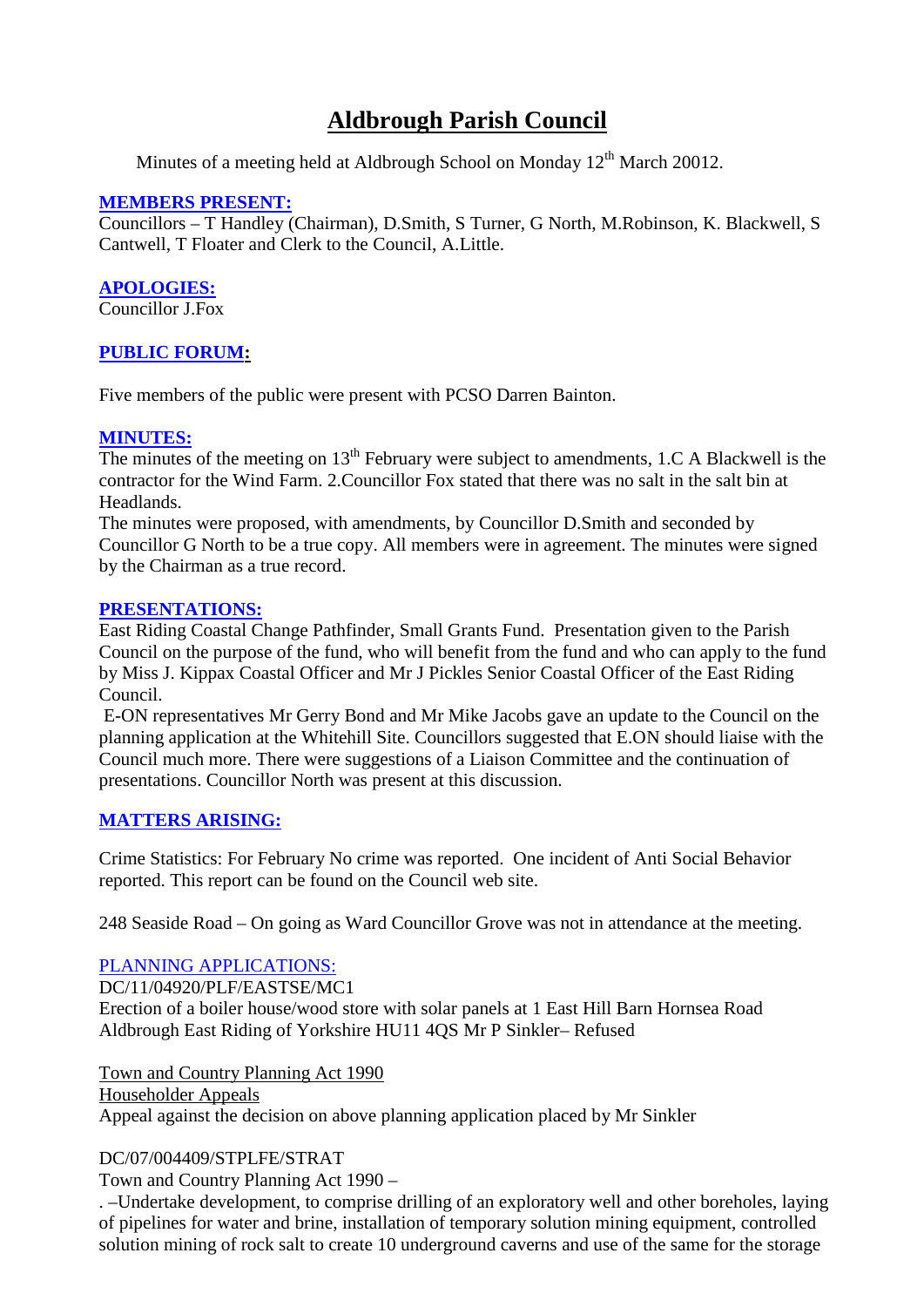of natural gas, laying of gas and other pipelines, power and control cables, construction of above ground gas processing plant, high pressure poplins, 3 wellhead compounds and plant, horizontal directional drilling and valve compound and plant, inter-tidal; marine works, gas pipeline connecting to the national transmission system, an above ground installation , access roads, landscaping and works, temporary construction facilities and ancillary development. Application type: Strategic –Full Planning with EIA at Whitehill Gas Storage Aldbrough Road Withernwick East Riding of Yorkshire For E.ON UK PLC

–Recommended that the application should be refused for the following reasons:

- 1. The plan does not specify the position of the wellhead within the compound.
- 2. The plan does not specify the proximity of the wellhead to the village.

Councillor North declared and interest and did not vote on this planning application.

## DC/12/00570/STPLFE/STRAT –PP01639636

Town and Country Planning Act 1990

Relocation of wellhead platform, installation of underground leaching pipe work, electrical control cabin, underground gas pipe work and construction of new site entrance and access road from B1242 to wellhead platform, construction of temporary access roads and contractors compound for above works (originally approved under 06/09372/STPLFE) at SSE Gas Storage Facility Garton Road Aldbrough East Riding of Yorkshire HU11 4QA for SSE Hornsea Limited and Statiol (UK) Limited.

Application type: Strategic –Full Planning Permission.

The Parish Council had no observations to make upon this application.

Councillor North declared and interest in this Application.

# **PARISH PATHS AND RIGHTS OF WAY:**

Councilor Cantwell reported all paths were in good order.

Peter Dawson to carry on with maintenance –costing to go into ERYC.

Dog fouling- there seems to be an improvement with this problem.

Queensmead – The Hedge at Queensmead and the Elm Tree Pub has been cut back.

Councillor Handley and Councillor Smith have erected Anti drinking signs.

## **CEMETERY:**

Councilor Turner reported that everything was in order.

## **CONDITION OF ROADS AND DRAINS- HORNSEA ROAD**:

Councillor Robinson reported that Road was still a mess. He had contacted Mike Peke to clear the drains. However the drain between the School and the Citizen Link building was in need of repair.

# **ALLOTMENTS**

It was bought to the attention of the Council that some of the Allotment holders had not complied with a request to trim the hedge bordering their allotment. Allotment committee to discuss Rents and take over dates.

## **PARISH ACCOUNTS**

Approved –Separate sheet.

## **CORRESPONDENCE**

Letters received from:

- Skirlaugh Garden Centre –Maintenance of Grounds (information only)
- Action for Children Passed to Councillor Robinson for Future Reference.
- Campaign to Protect Rural England Information of a Seminar
- Code of Conduct Meeting Clerk and Chairman to attend